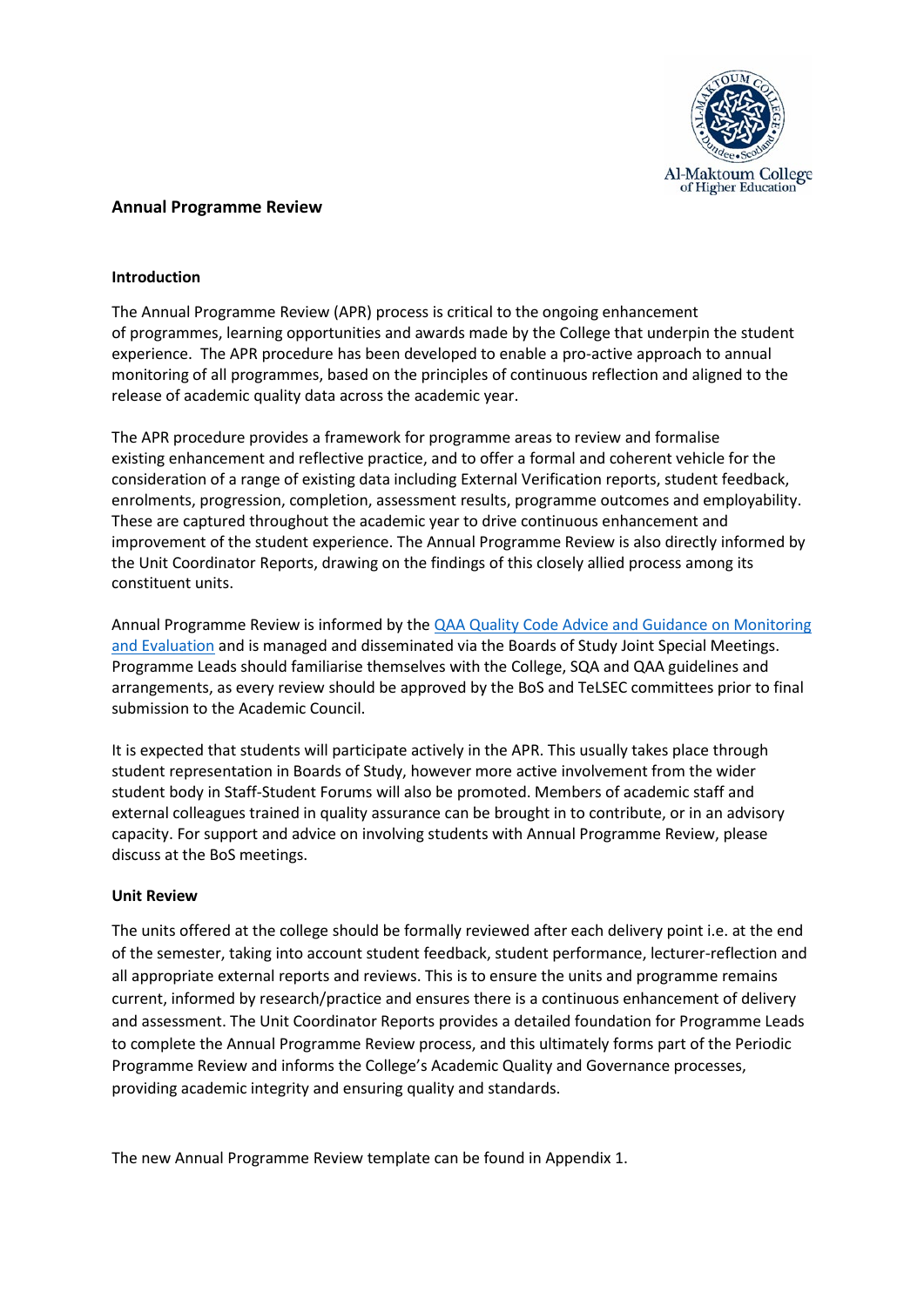# **Appendix 1**

## **Al-Maktoum College of Higher Education**

## **Annual Programme Review Template**

To be submitted at the first Board of Studies Meeting of the Academic Year

| <b>Award Title</b>             |  |
|--------------------------------|--|
| <b>Session appraised</b>       |  |
| Mode(s) of delivery            |  |
| No. of students<br>registering |  |
| No. of students<br>withdrawing |  |
| Pass rate (%)                  |  |

## **Appraisal data**

|                                                                               | <b>Received and considered?</b> |           |     |
|-------------------------------------------------------------------------------|---------------------------------|-----------|-----|
| Student enrolment data                                                        | Yes                             | <b>No</b> | N/A |
| Qualifications on entry                                                       | <b>Yes</b>                      | No.       | N/A |
| Student progression                                                           | Yes                             | No.       | N/A |
| Module reports from tutors                                                    | Yes                             | No        | N/A |
| Module surveys                                                                | <b>Yes</b>                      | No.       | N/A |
| <b>Destination of Leavers</b>                                                 | Yes                             | <b>No</b> | N/A |
| Feedback from student voice meetings/reports                                  | <b>Yes</b>                      | <b>No</b> | N/A |
| Internal Verifier/External Examiner Reports                                   | <b>Yes</b>                      | <b>No</b> | N/A |
| List any other sources of information/data considered as part of this report: |                                 |           |     |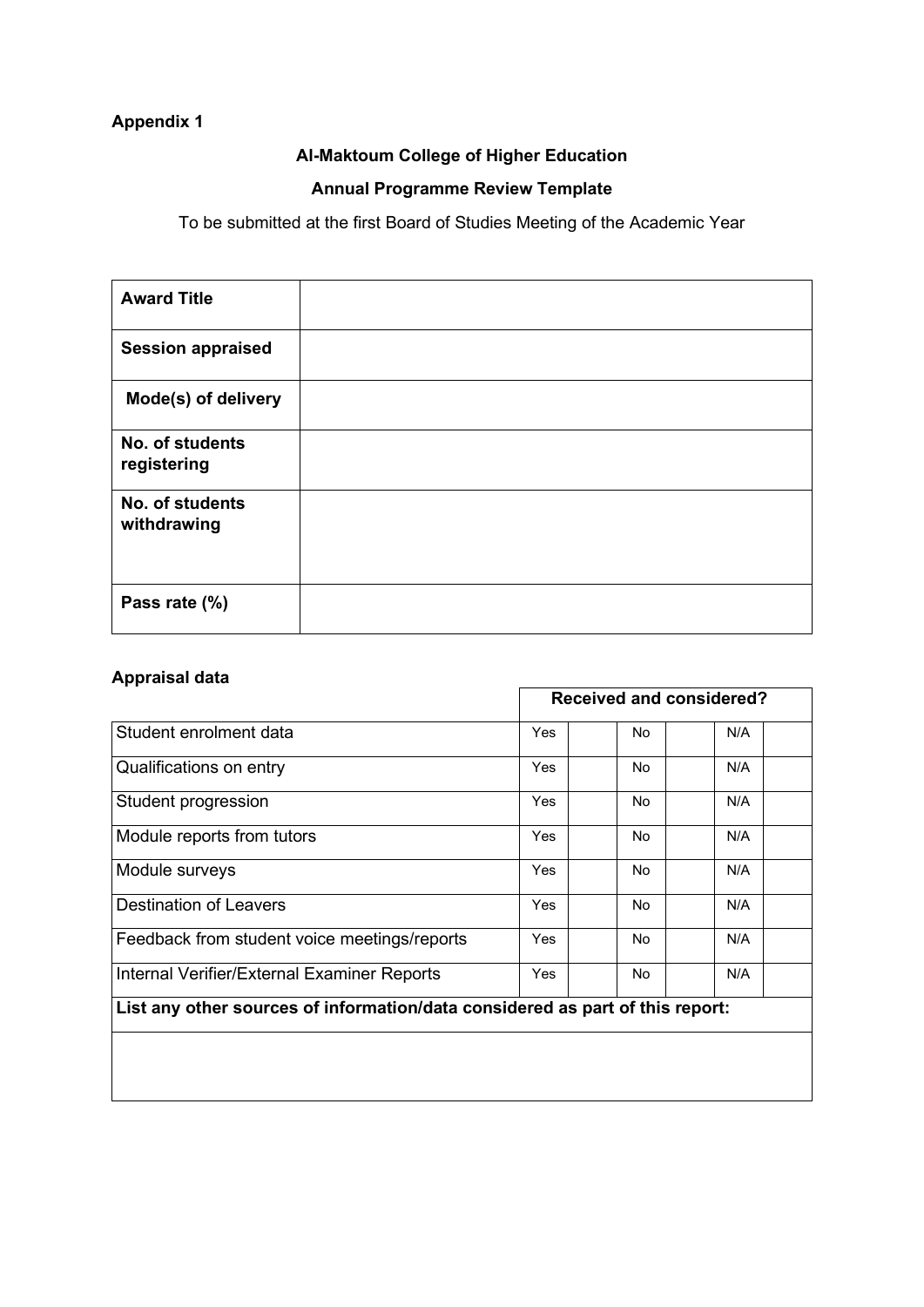Complete the following sections, assigning comment, where relevant, to the specific student group concerned, e.g. full-time/part-time/distance learning/online students.

# **SECTION 1 ANALYSIS OF PROGRAMME PERFORMANCE**

#### **Section 1.1 Application, Enrolment and Entry Standard Data**

Please review the data relating to enrolments and student demographics for the programme.

Consider the overall numbers and the profile and diversity of the student body. Please highlight any notable achievements or any issues to be addressed, and outline any actions taken or planned.

#### **Section 1.2 Student Progression, Attainment & Retention**

Please review the data relating to module performance, student progression, student attainment, and student retention. Please highlight any trends, significant achievements and any issues to be addressed, and outline any actions taken or planned.

#### **Section 1.3 Employability**

Highlight employability initiatives embedded within the programme and reflect on any significant issues raised from the analysis of *Destination of Leavers* data. Explain actions taken or proposed to address issues of concern.

#### **SECTION 2 EXTERNAL BENCHMARKS**

**Section 2.1 Internal Verifier/External Examiner Annual Reports**

Highlight the positive commentary as well as any significant issues raised in *Internal Verifier/External Examiner Annual Reports* and explain any actions taken or proposed.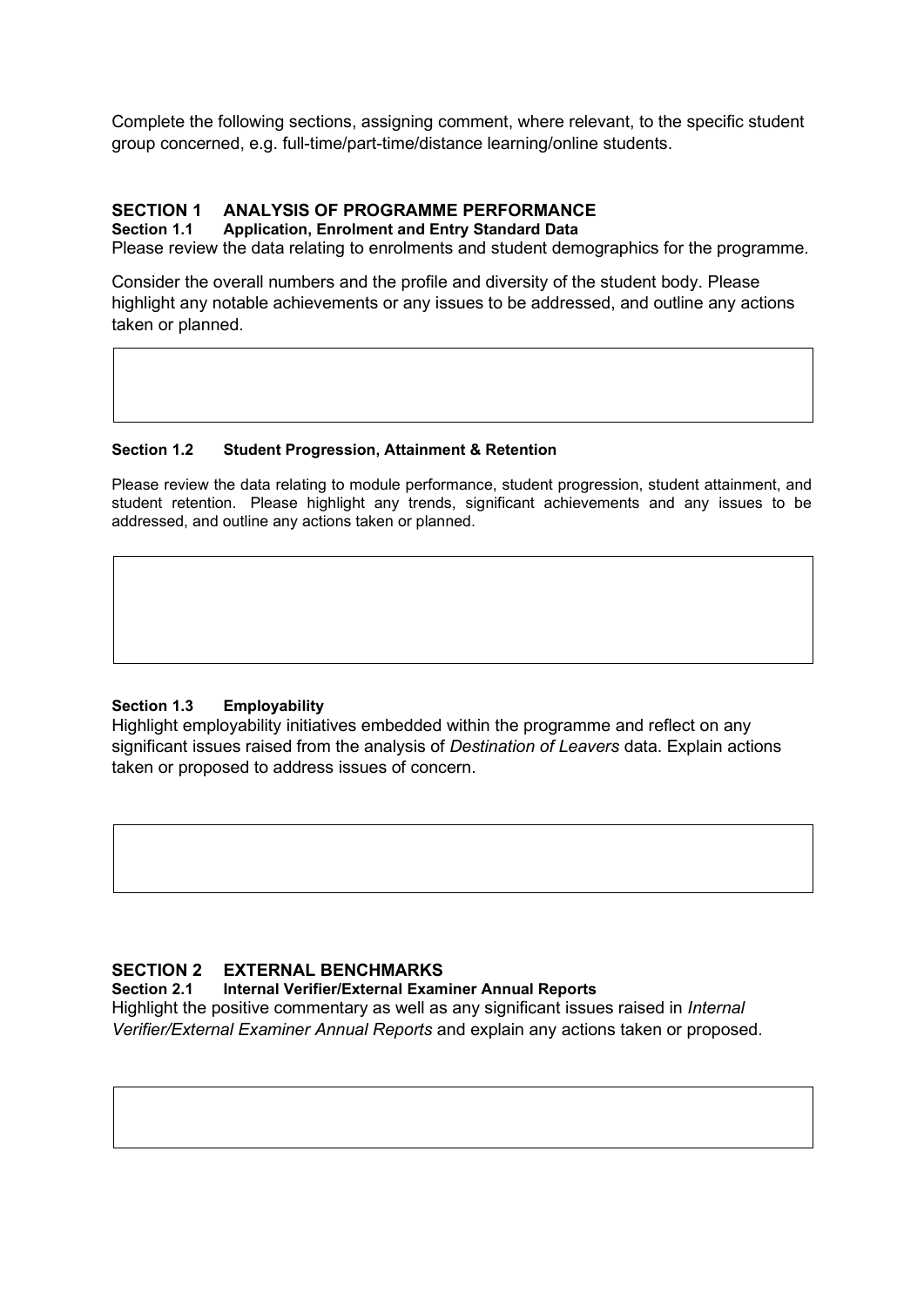## **SECTION 3 STUDENT EXPERIENCE**

Highlight any significant positive issues or areas requiring attention in relation to the student experience. Explain actions taken or proposed where relevant.

## **SECTION 4 EVALUATION OF CHANGES TO THE PROGRAMME THIS YEAR:**

Identify learning points from changes made to the programmes this year. Changes made that were not successful are as important as changes that have been successful.

#### **SECTION 5 QUALITY ENHANCEMENT**

Strengths: What worked well in the programme?

Weaknesses: What did not work well in the programme?

Identified Good Practice: Identify any examples from the programme of good practice/innovation which are worthy of wider dissemination.

#### **SECTION 6 CHALLENGES & RESPONDING ACTIONS**

Reflecting on the previous sections, what are your challenges and proposed changes over the next year and how are you planning to address these?